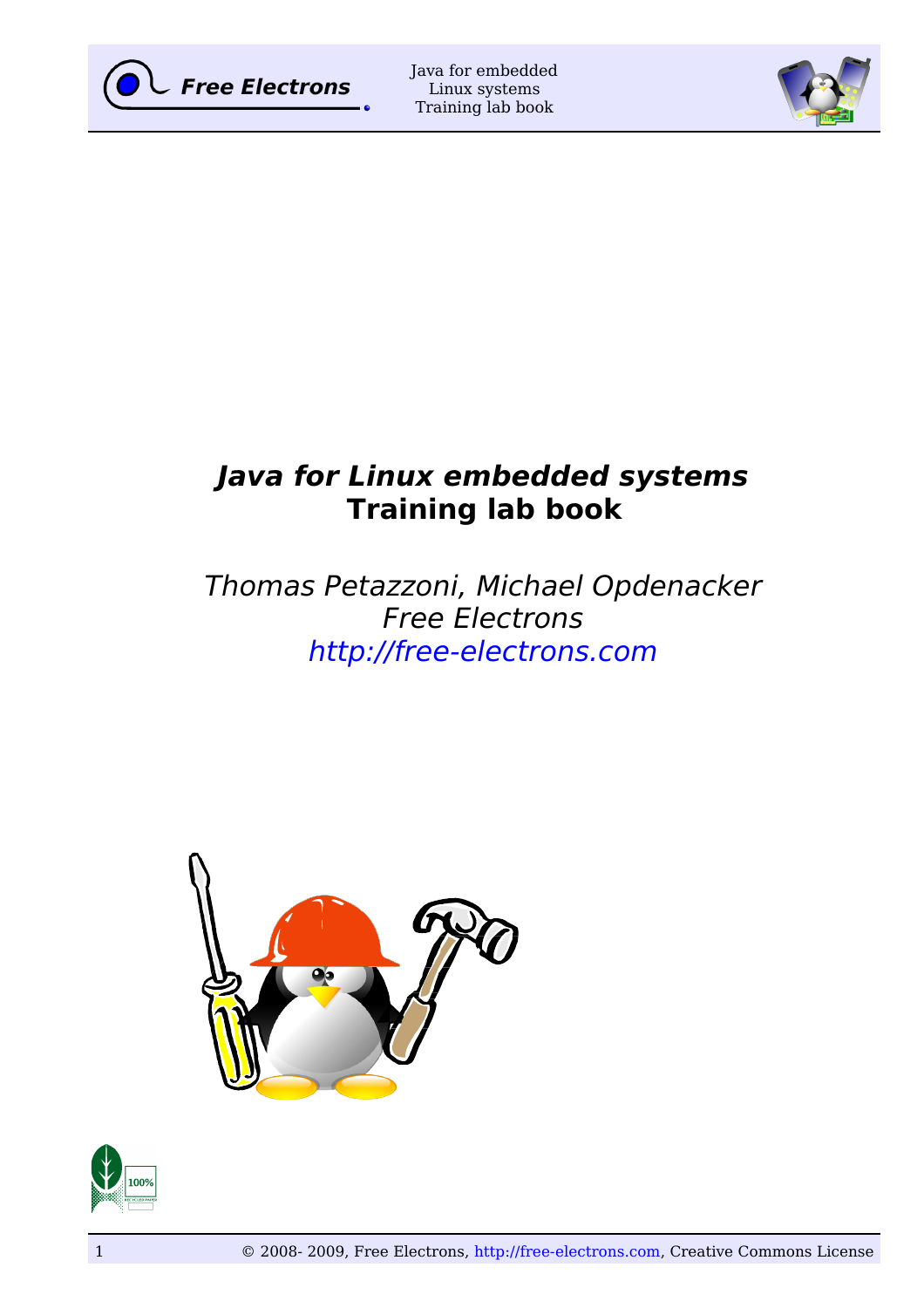

Java for embedded Linux systems Training lab book



## **About this document**

This document is part of an embedded Linux training from Free Electrons.

You will find the whole training materials (slides and lab book) on<http://free-electrons.com/training>

Lab data can be found on [http://free-electrons.com/labs/embedded\\_linux.tar.bz2.](http://free-electrons.com/labs/embedded_linux.tar.bz2)

## **Copying this document**

© 2008-2009, Free Electrons, [http://free-electrons.com.](http://free-electrons.com/)



This document is released under the terms of the [Creative Commons Attribution-](http://creativecommons.org/licenses/by-sa/3.0/)[ShareAlike 3.0 license.](http://creativecommons.org/licenses/by-sa/3.0/) This means you are free to download, distribute and even modify it, under certain conditions.

Document updates and translations available on [http://free-electrons.com/docs/java.](http://free-electrons.com/docs/java)

Corrections, suggestions, contributions and translations are welcome!

## **Training setup**

See the training labs on<http://free-electrons.com/docs/kernel>for setup instructions, which are shared with these practical labs.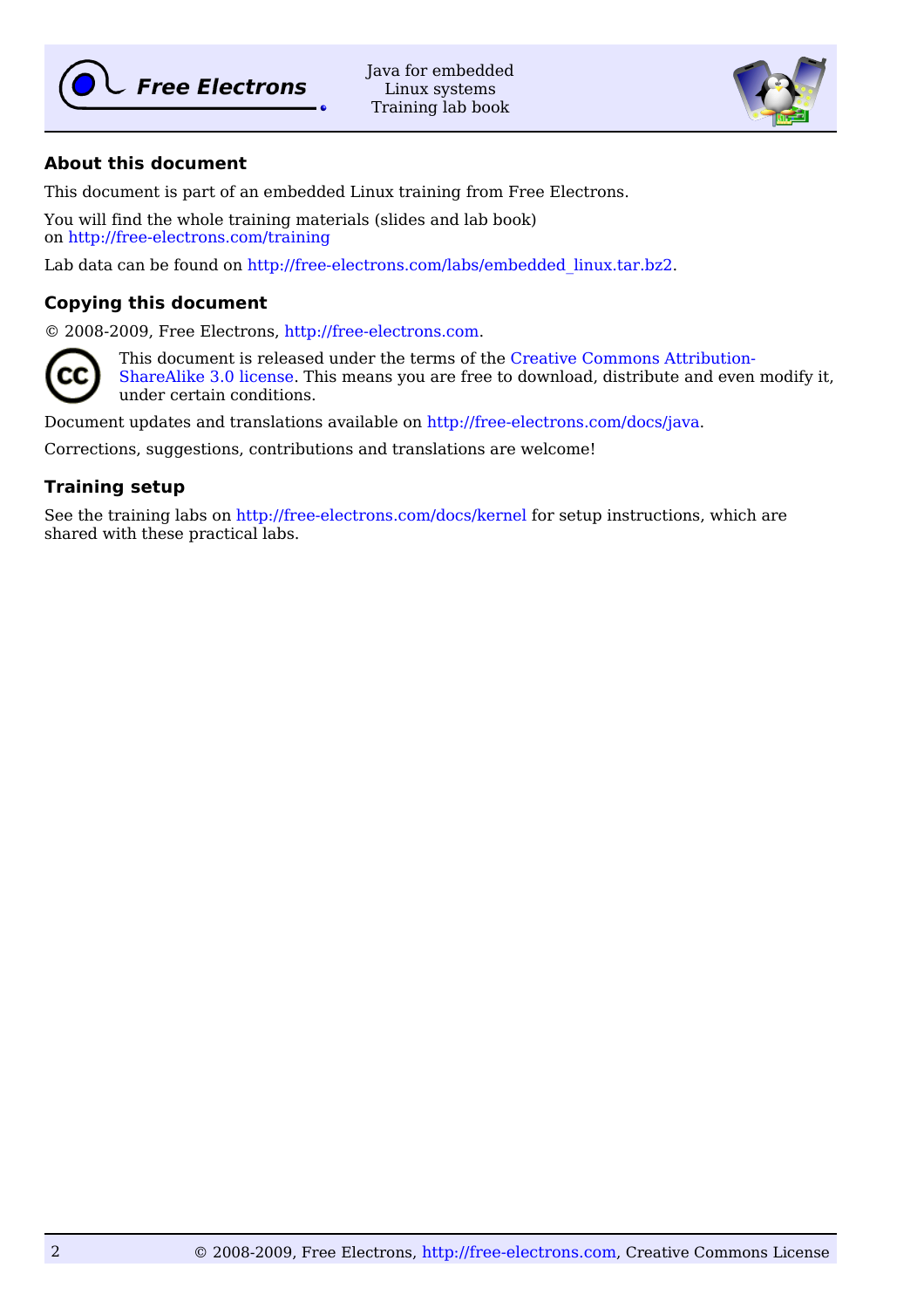



## **Java lab**

Objective: Cross-compile and install a Java class library and virtual machine

After this lab, you will be able to

- Cross-compile and install the GNU Classpath class library
- Cross-compile and install the JamVM virtual machine, a lightweight VM for embedded systems
- Compile and run simple text-only Java applications, on an ARM target.

## **Environment setup**

In /mnt/labs/java/lab1/, you will find:

- A data/nfsroot/ directory, that contains a root filesystem that you will use as a base for this lab. It contains a Busybox installation, the basic libraries associated to the cross-compiling toolchain, and the Zlib library, required by JamVM.
- A data/zImage file, which is an ARM kernel for the Realview platform emulated by Qemu. The kernel supports booting with the root filesystem over NFS.
- A run\_qemu script that allows to run the Qemu emulator with the correct arguments

Make sure that your NFS server exports /mnt/labs/java/lab1/nfsroot/, and try to run Qemu with the run\_qemu script. You should access a shell prompt, thanks to Busybox.

To compile the class library and the virtual machine, you will need a cross-compiling toolchain that matches the given root filesystem. To install such a toolchain, add the following line to your /etc/apt/sources.list file:

deb http://www.free-electrons.com/labs/ubuntu/./

Then, run apt-get update and apt-get install buildrootuclibc-arm-toolchain

The toolchain is now installed in /usr/local/uclibc-0.9.28-2/arm/. Add the /usr/local/uclibc-0.9.28-2/arm/bin/ directory to your path, so that the  $arm-linux-*$  tools can be easily used for cross-compiling.

## **Class library**

3

The class library we will use is GNU Classpath, available from [http://](http://www.gnu.org/software/classpath/) [www.gnu.org/software/classpath/.](http://www.gnu.org/software/classpath/) Download version 0.97.2, that we tested for this lab, and uncompress the tarball.

Most of class library is implemented in Java, so we need to install a Java compiler. Such a compiler is available in the java-gcj-compatdev in Debian and Ubuntu distributions. We don't need a Java crosscompiler because Java bytecode is portable!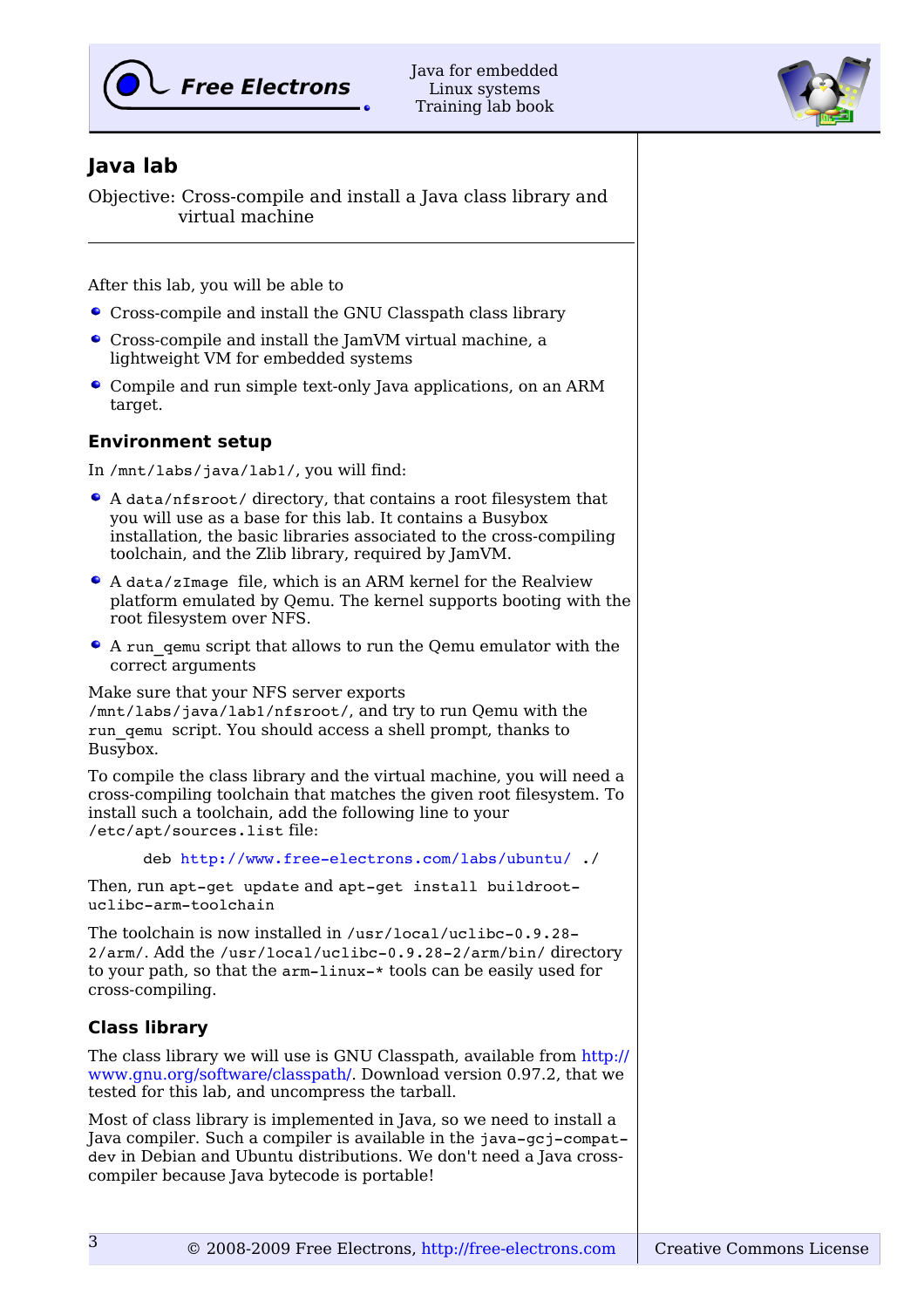



Now, configuring GNU Classpath is done using the classical configure script:

```
./configure --host=arm-linux --prefix=/usr --disable-gtk-
peer --disable-qconf-peer -disable-plugin
```
We disable the GTK peer so that the support for graphical applications is not compiled in, and the set of dependencies is reduced. We also remove the dependency on Gconf, and disable the compilation of the Web plugin.

Then, compile by simply running make

After the compilation process, you can install GNU Classpath to the target root filesystem using:

make DESTDIR=/mnt/labs/java/lab1/data/nfsroot/ install

```
Take a look at the files installed by GNU Classpath. There are some
native cross-compiled libraries in /usr/lib/classpath/, but the
most important part is the /usr/share/classpath/glibj.zip file,
which contains the implementation of many standard Java classes.
```
## **Compiling the virtual machine**

Download JamVM 1.5.1 from its official website, [http://jamvm.sourceforge.net/.](http://jamvm.sourceforge.net/) Uncompress the tarball and configure JamVM as follows:

```
CPPFLAGS=I/mnt/labs/java/lab1/data/nfsroot/usr/include/
LDFLAGS=L/mnt/labs/java/lab1/data/nfsroot/usr/lib/
./configure --host=arm-linux --prefix=/usr -with-
classpath-install-dir=/usr
```
We need to set CPPFLAGS and LDFLAGS to allow the configure script to find the Zlib library, used by the Java virtual machine to open the .zip files which contains the standard Java classes of the class library.

After the configuration step, compile JamVM by running make, and install it using:

make DESTDIR=/mnt/labs/java/lab1/data/nfsroot/ install

## **Testing our Java installation**

In /mnt/labs/java/lab1/data/nfsroot/root/, create a new Test.java file that contains:

```
class Test {
     public static void main(String args[]) {
            System.out.println("This is a test");
     }
}
```
Then, compile this Java application using ecj:

ecj Test.java

This compilation will generate the Test.class file, that contains the Test class, compiled as bytecode. Now, run your embedded system, and inside the /root/ directory, run: